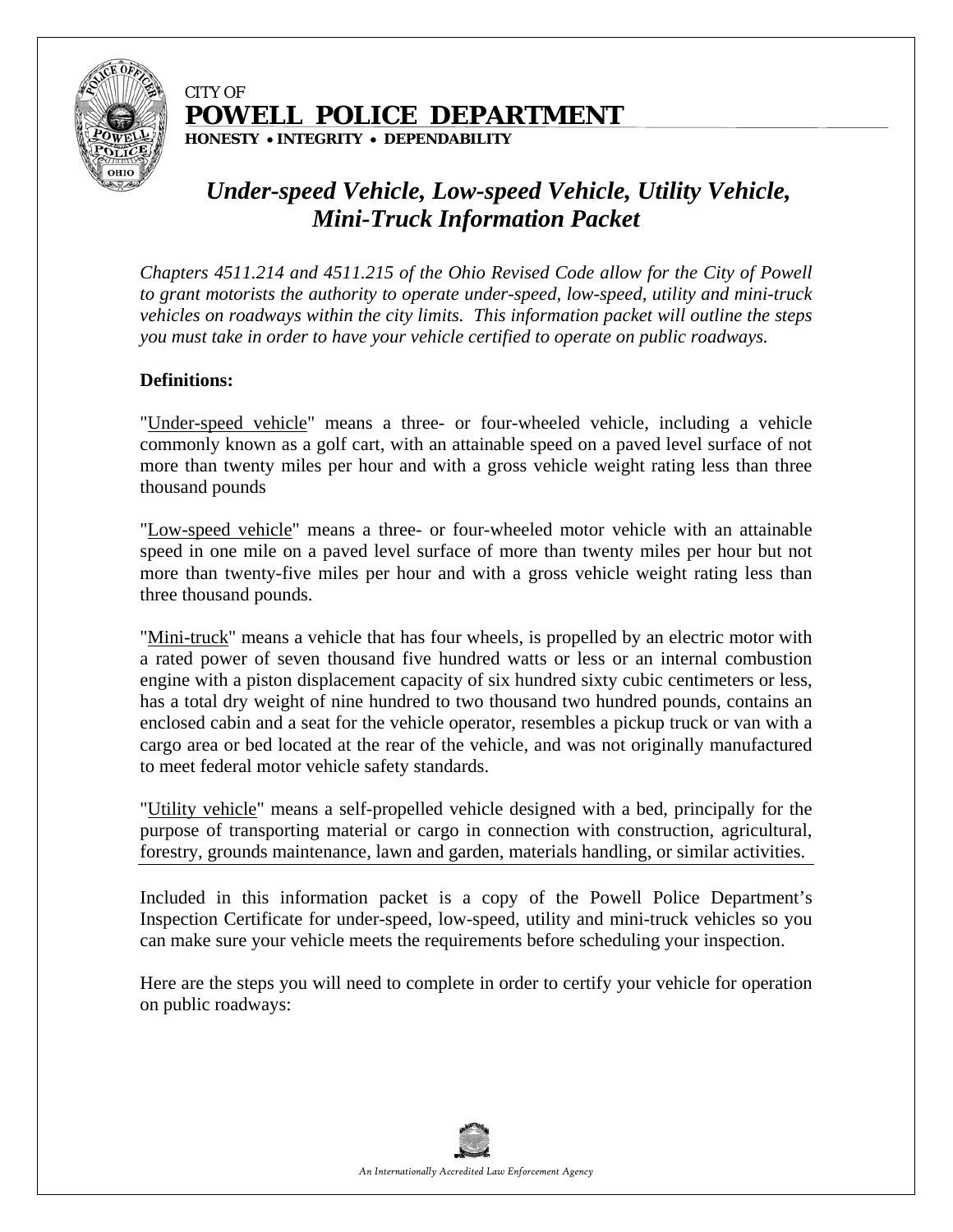- 1. In order to have your vehicle properly inspected, you will need to contact the Powell Police Department to arrange for an officer to come to your location for the inspection. Powell Police Department: (614)-885-3374
- 2. An officer with the Powell Police Department will contact you to schedule a time to have your vehicle inspected. This is first step in legalizing your vehicle for operation on a roadway. **(Written documentation showing State Minimum Liability Insurance coverage on the under-speed or low-speed vehicle must be shown at the time of the inspection.)** Once all inspection requirements have been met, you will be given an Inspection Certificate to take to the Title Office in Delaware County.
- 3. Next, you will take your Inspection Certificate, Proof of Insurance and Proof of Ownership to the Title Office. Once they have verified that everything is in order, they will issue you a Certificate of Title.
- 4. Finally you will need to take the above items to a Deputy Registrar where they will verify you have completed the above steps and then you will be issued the license plates for your under-speed or low-speed vehicle.

**Operation of your under-speed or low-speed vehicle must be in accordance ALL motor vehicle laws located within the Ohio Revised Code including having a valid operator's license. This includes not operating the vehicle on any roadway where the posted speed limit is greater than 35 MPH.** (ORC 4511.214)

The following are excerpts from the Ohio Revised Code of the requirements that must be met in order for your under-speed or low-speed vehicle to be operated on the roadways in the City of Powell.

- **ORC 4503.21:** No person who is the owner or operator of a motor vehicle shall fail to display in plain view on the front and rear of the motor vehicle the distinctive number and registration mark, including any county identification sticker and any validation sticker issued under sections 4503.19 and 4503.191 of the Revised Code, furnished by the director of public safety.
- **ORC 4507.02:** No person shall permit the operation of a motor vehicle upon any public or private property used by the public for purposes of vehicular travel or parking knowing the operator does not have a valid driver's license issued to the operator by the registrar of motor vehicles under this chapter or a valid commercial driver's license issued under Chapter 4506 of the Revised Code.
- **ORC 4509.101:** No person shall operate, or permit the operation of, a motor vehicle in this state, unless proof of financial responsibility is maintained continuously throughout the registration period with respect to that vehicle, or, in the case of a driver who is not the owner, with respect to that driver's operation of that vehicle.
- **ORC 4511.214:** No person shall operate a low-speed vehicle upon any street or highway having an established speed limit greater than thirty-five miles per hour.

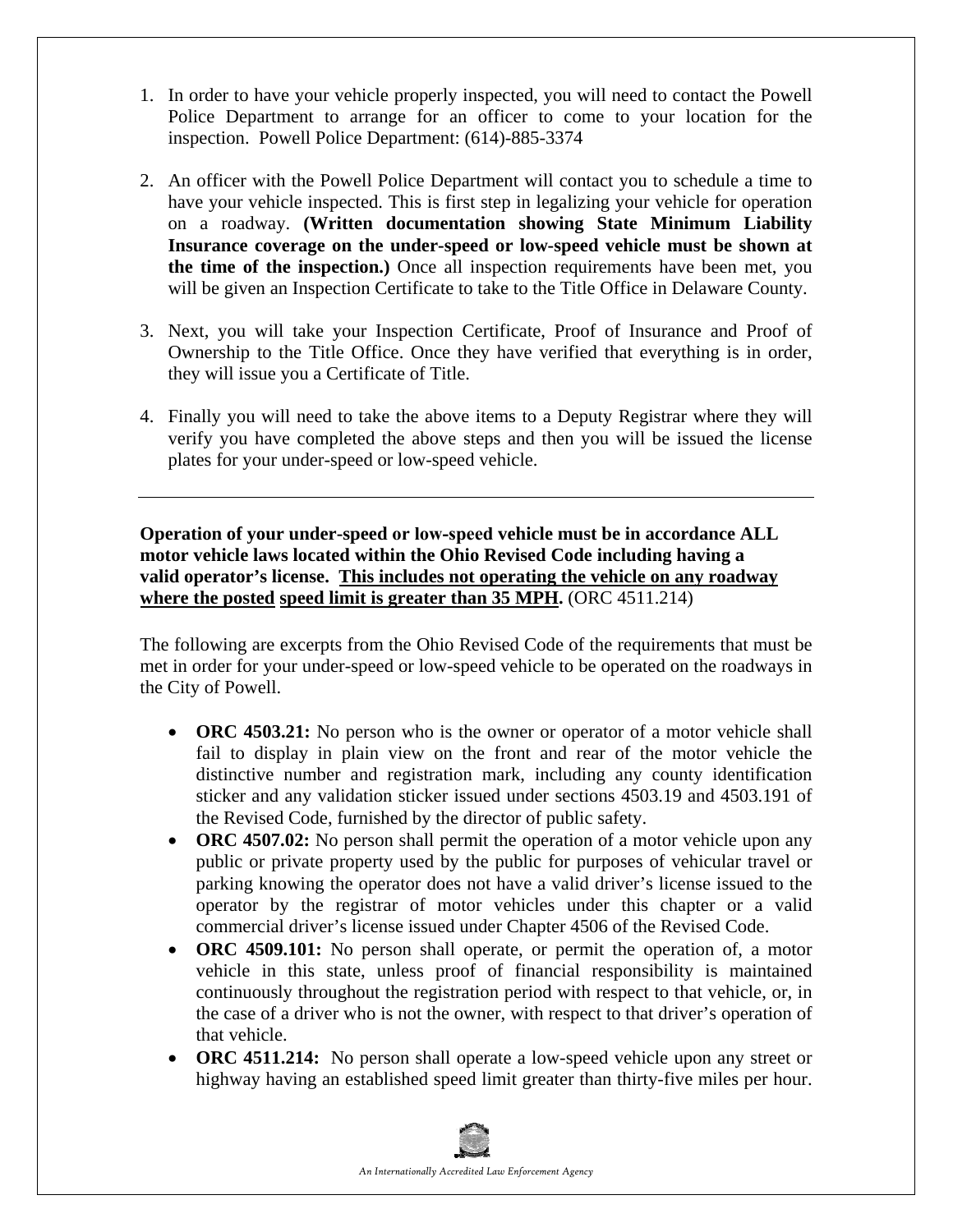This does not preclude you from merely crossing an intersection with a roadway where the speed limit is greater than 35 MPH.

- **ORC 4513.05:** Every motor vehicle shall be equipped with at least one tail light mounted on the rear which, when lighted, shall emit a red light visible from a distance of five hundred feet to the rear. Either a tail light or a separate light shall be so constructed and placed as to illuminate with a white light the rear registration plate and render it legible from a distance of fifty feet to the rear.
- **ORC 4513.06:** Every motor vehicle shall carry at the rear, either as a part of the tail lamps or separately, two red reflectors of such size and characteristics and so maintained as to be visible at night from all distances within three hundred feet to fifty feet from such vehicle.
- **ORC 4513.071:** Every motor vehicle shall be equipped with two or more stop lights which shall be mounted on the rear of the vehicle, actuated upon application of the service brake, and may be incorporated with other rear lights. Such stop lights when actuated shall emit a red light visible from a distance of five hundred feet to the rear
- **ORC 4513.16:** Any motor vehicle may be operated under the conditions specified in section 4513.03 of the Revised Code when it is equipped with two lighted lights upon the front thereof capable of revealing persons and substantial objects seventy-five feet ahead, in lieu of lights required in section 4513.14 of the Revised Code, provided that such vehicle shall not be operated at a speed in excess of twenty miles per hour.
- **ORC 4513.21:** Every motor vehicle when operated upon a highway shall be equipped with a horn which is in good working order and capable of emitting sound audible, under normal conditions, from a distance of not less than two hundred feet.
- **ORC 4513.23:** Every motor vehicle shall be equipped with a mirror so located as to reflect to the operator a view of the highway to the rear of such vehicle.
- **ORC 4513.24:** No person shall drive any motor vehicle on a street or highway in this state that is not equipped with a windshield.
- **ORC 4513.261:** No person shall operate any motor vehicle unless the vehicle is equipped with electrical or mechanical directional signals.